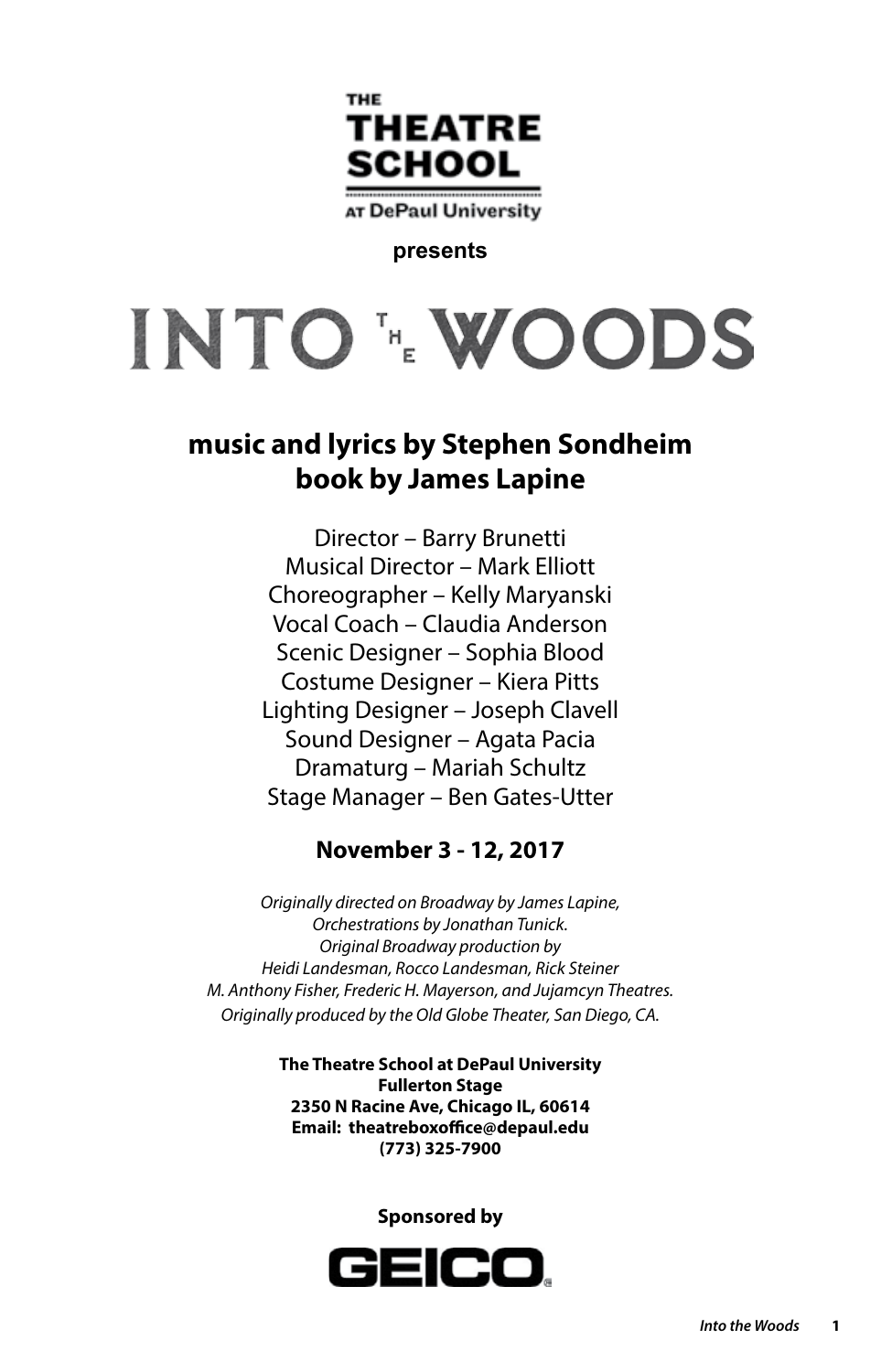# CAST (IN ORDER OF APPEARANCE)

The videotaping or other video or audio recording of this production is strictly prohibited.

The play will be performed with one 10-minute intermission.

INTO THE WOODS is presented by special arrangement with Music Theatre International (MTI). All authorized performance materials are also supplied by MTI. www.MTIShows.com

# **PRODUCTION STAFF**

| Assistant Directors Julissa Castrejon, Grace Grindell, Levi Jacobson, Ben Raanan |                             |
|----------------------------------------------------------------------------------|-----------------------------|
|                                                                                  |                             |
|                                                                                  |                             |
|                                                                                  |                             |
|                                                                                  |                             |
|                                                                                  |                             |
|                                                                                  |                             |
|                                                                                  |                             |
|                                                                                  |                             |
|                                                                                  |                             |
|                                                                                  |                             |
|                                                                                  |                             |
| Assistant Master Electricians Simean Carpenter, Mattias Lange-McPherson          |                             |
|                                                                                  |                             |
|                                                                                  |                             |
|                                                                                  |                             |
|                                                                                  |                             |
|                                                                                  |                             |
|                                                                                  |                             |
|                                                                                  |                             |
|                                                                                  |                             |
|                                                                                  |                             |
|                                                                                  | Max Wilhelms, Matt Zalinksi |

# **PRODUCTION STAFF** [cont.]

|                                                                                | Chloe Levy, Nathan Reilly |
|--------------------------------------------------------------------------------|---------------------------|
|                                                                                |                           |
| Lighting Crew  Kyle Bajor, Simone Brazzini, Greta Fleischer, Abigail Hendricks |                           |
|                                                                                |                           |
|                                                                                |                           |
|                                                                                | Ellen Sypolt, Joey Walsh  |
| <b>Musicians</b>                                                               |                           |
|                                                                                |                           |
|                                                                                |                           |
|                                                                                |                           |
|                                                                                |                           |
|                                                                                |                           |
|                                                                                |                           |
|                                                                                |                           |
|                                                                                |                           |
|                                                                                |                           |
|                                                                                |                           |

### **SPECIAL THANKS:**

DePaul School of Music, Michael Lewanski, and Christina Wyrick.

# **MUSICAL NUMBERS**

### **ACTI**

### **ACT II**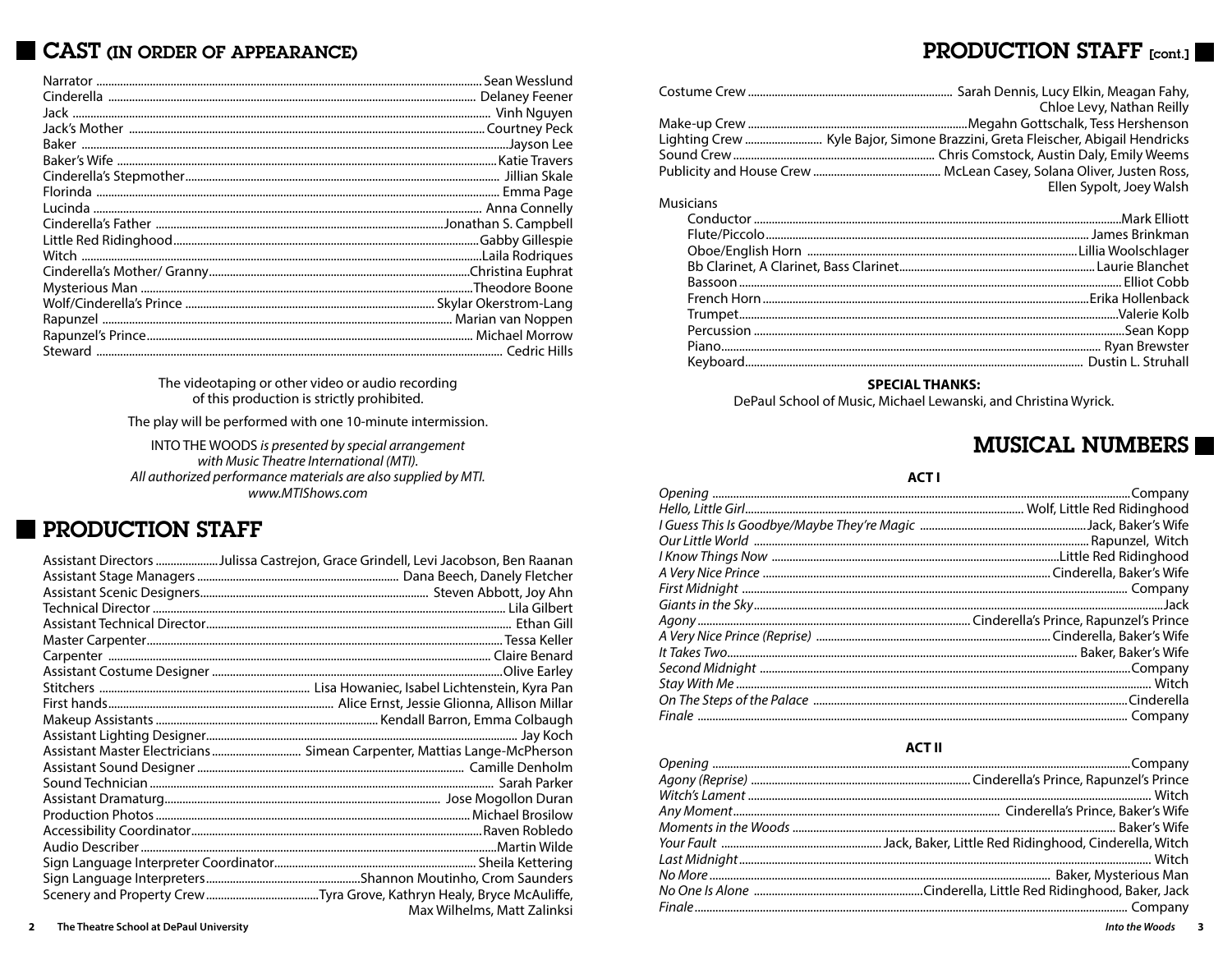# DIRECTOR'S NOTE

*Into the Woods* is a quest journey for each of the characters in Stephen Sondheim and James Lapine's musical weaving of some of our most cherished fairy tales. As these characters pursue their individual quests, their lives mirror our own, since each of us is continually in search of something. The quest itself is always already aligned with desire, want, passion, and the wishes that are a part of our dreams. At the same time, our journeys, like those of the characters in the play, are very often superseded by outside forces—unexpected obstacles and crises that stand as interruptions in the forward movement of our lives. And our wishes often entail consequences that remain outside our expectation or control. The context of the story here is intimately connected to the relationships between and among family members—parents and children primarily. It is a context that situates each of us in that liminal space where fear and loss intersect with hope and redemption. I wish…

~Barry Brunetti

# DRAMATURGY NOTE

Fairy tales can seem like foreign concepts. Buried in layers of metaphor, psychological interpretations, and messages of morality, it's easy to get lost. But these stories are also records of human desire. Jacob and Wilhelm Grimm, on whose stories Stephen Sondheim and James Lapine's *Into the Woods* is based, adapted these tales that had a tradition of being verbally passed down from one generation to the next.

The Grimm brothers weren't collecting and publishing these old tales for nostalgia's sake. They were bringing to life characters based on ordinary people we have since come to know and love. Characters like Cinderella and Little Red Riding Hood weren't just creations of fiction but embodiments of the struggles of real people.

These struggles often included poverty, deceased or absent parents, and a craving for independence from one's family. Families were incomplete, violence was an ordinary occurrence, and characters wandered aimlessly, waiting for others to change their destinies. The stories reflected a longing for a better life. Struggle was rewarded with conventional happy endings of marriage and the defeat of evil forces.

*Into the Woods* breaks from this tradition by arguing that as humans our needs are endless. We do not have the luxury of living in a happy ending. Sondheim and Lapine hold up that magic mirror to our reflection. We cannot ignore the problems of the giants in the world or the witches in our own backyard. We also don't live in a world of good versus evil, but somewhere in between. Righteous actions are not always rewarded, and often injustice must be endured.

Through urging us to accept light and dark moments as well as those troublesome middles, *Into the Woods* reminds us that it is in our darkest moments when we realize who we are and what we need. It isn't always good, or right, or clear. In these times, we must find courage within ourselves and not forget to accept kindness and empathy from others. As the show tells us, "Hard to see the light now, just don't let it go. Things will come out right now. We can make it so."

**~**Mariah Schultz, BFA4, Dramaturgy/Criticism

**Teddy Boone** *(Mysterious Man)* MFA2/ Acting. Originally from New Orleans, Teddy has lived in Chicago for over ten years. He is a co-founder and Associate Artistic Director of The Arc Theatre (non-profit) and in 2010 helped establish *Shakespeare on the Ridge*: a public summer performance festival of Shakespeare's works in residence at Ridgeville Park in Evanston. Credits in Chicago include work with Remy Bumppo, Chicago Shakespeare Theater, Goodman, Collaboraction, and Theo Ubique Cabaret.

**Jonathan S. Campbell** *(Cinderella's Father)* BFA3/Stage Management. Jonathan hails from West Chester, Pennsylvania, and Celebration, Florida. He works mainly as a Stage Manager of operatic works and a production manager. Previous credits include Assistant Stage Manager of DePaul Opera Theatre's productions of *Suor Angelica* and *Gianni Schicchi* as well as the Production Management Intern at Chicago Shakespeare Theatre. He looks forward to being a member of the production team of the 2018 production of the DePaul Opera Theatre.

**Anna Connelly** *(Lucinda)* BFA4/Acting. Anna hails from San Antonio, Texas, where she graduated from the North East School of the Arts, majoring in musical theatre. Her recent Theatre School acting credits include *Richard III*, *Molora*, *An Experiment with an Air Pump*, and *Trouble in Mind*.

**Christina Euphrat** *(Cinderella's Mother/ Granny)* BFA3/Acting. Christina is from the San Francisco Bay Area where she trained and performed with American Conservatory Theater's Young Conservatory for many years. Her previous Theater School credits include *Dog Sees God*, *Blood Wedding,* and *Misalliance*.

**Delaney Feener** *(Cinderella)* BFA4/Acting. Delaney hails from Rocklin, California. She is a recent winner of a 2017 Princess Grace Award (with the *Robert and Gloria Hausman Theatre Award)* and was awarded the Sarah Siddons Society Scholarship

for her artistic work in the past academic year. She worked this summer at the Notre Dame Shakespeare Festival as Olivia in *Twelfth Night* while earning her Equity Membership Candidacy. Her recent credits include Richard in *Richard III*, Desdemona in *Desdemona*, Piggy in *Lord of the Flies*, Dolores in *Still,* Yelena in *Uncle Vanya*, and W in *Lungs.*

**Gabby Gillespie** *(Little Red Ridinghood)* BFA3/Acting. Gabby is a Houston, Texas native. Her previous Theatre School credits include Lady Summerhays in *Misalliance*, directed by Paul Holquist; Step Mother in *Blood Wedding*, directed by Anne Wakefield; and an ensemble member in a devised movement piece, directed by Kristina Fluty.

**Cedric Hills** *(Steward)* BFA3/Acting. Born and raised in New York City, Cedric comes from a family of actors. A Sondheim enthusiast, Cedric has always had a strong connection to *Into the Woods*.

**Jayson Lee** *(Baker)* BFA3/Acting. His previous Theatre School credits include *Saccades in Darkness*, *Blood Wedding*, and *Night of the Iguana*. You can see him next in *Native Son*.

**Michael Morrow** *(Rapunzel's Prince)* BFA4/ Acting. Hailing from Chicago, Illinois, Michael's past credits include *The Elaborate Entrance of Chad Deity* (Strawdog Theatre), *Wig Out!* and *We Are Proud to Present* (The Theatre School).

**Vinh Nguyen** *(Jack)* BFA4/Acting. Vinh is from Houston, Texas, and has appeared in *Next Fall*, *Mrs. Phu's Cleansing Juices (and also Salads)*, and *The Kid Who Ran For President.*

**Skylar Okerstrom-Lang** *(Wolf/Cinderella's Prince).* Skylar hails from Great Barrington, Massachusetts. Skylar's Theatre School credits include Judson Moon in *The Kid who Ran for President*, Catesby and Rivers in *Richard III*, and Loki in *Wig Out!*. This past summer Skylar performed as Edgar in *King Lear* at the Interlochen Shakespeare Festival.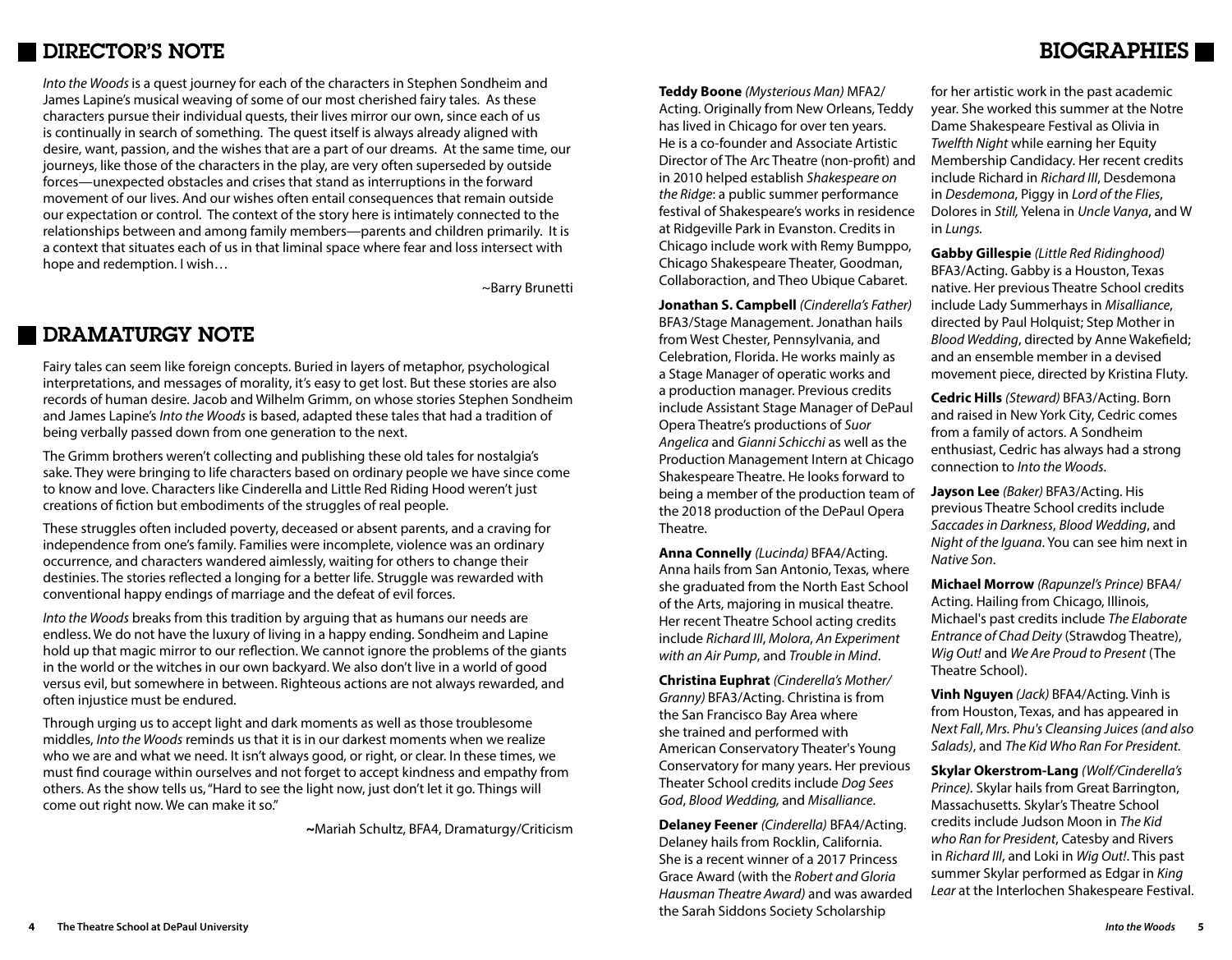# BIOGRAPHIES [cont.]

**Emma Page** *(Florinda)* BFA4/Acting. Emma hails from Northfield, Illinois. Her Theatre School credits include *Romeo & Juliet* (Romeo), *Richard III* (Young Elizabeth/ Scrivener), *Molora* (Klytemnestra), *A Lie of the Mind* (Lorraine), and *Tom Paine* (Ensemble).

**Courtney Peck** *(Jack's Mother)* BFA4/ Acting. Courtney is from the Tri-State area. Credits i*nclude Romeo and Juliet*, *Night Runner*, and *The Maids* (The Theatre School); *Three Musketeers* (Marin Shakespeare Co.); *Much Ado About Nothing* (Marin Shakespeare Co.); *EL Stories* (Waltzing Mechanics); *A Midsummer Night's Dream* (BADA). She is an Equity Membership Candidate.

**Laila Rodriques** *(Witch)* BFA3/Acting. Laila is from Los Angeles, California. Previous Theatre School productions include *Misalliance* and the devised piece *Afterburn*.

**Jillian Skale** *(Cinderella's Stepmother*) BFA4/Acting. Jillian is from Cincinnati, Ohio. She has previously been seen in *The Kid Who Ran For President*, *Down the Rocky Road And All The Way to Bedlam*, *The Fairytale Lives of Russian Girls*, *Better Living*, *Kingdom City,* and *An Experiment with an Air Pump*.

**Katie Travers** *(Baker's Wife)* MFA2/Acting. Katie hails from Franklin, Massachusetts and holds a BFA in Theatre Arts from the University of Rhode Island where she performed in *The 25th Annual Putnam County Spelling Bee* (Rona), *Oklahoma! (*Gertie)*,* and *Little Women: The Musical (*Aunt March). Since graduating in 2010, Katie completed apprentice training at Commonwealth Shakespeare Company in Boston, Massachusetts, and has performed in numerous productions at The Gamm Theatre and The Wilbury Group. Katie can next be seen in *Mr. Burns, a Post-Electric Play*, directed by Jeremy Aluma.

**Marian van Noppen** *(Rapunzel)* MFA2/ Acting. Marian has spent the past several years growing roots in Chicago, New York City, and Washington, D.C., in addition to her home state of North Carolina. She received her BFA at Randolph College (founded as Randolph-Macon Woman's College). Professional theatre credits include Texas Shakespeare Festival, Wolfbane Productions, Fort Peck Theatre, and Round Barn Theatre.

**Sean Wesslund** *(Narrator)* MFA 3/Acting. Sean hails from the San Francisco Bay Area and received his B.A. in Theatre from Northwestern University. He has previously been seen at The Theatre School in *The Zoo Story* (Peter), *Hedda Gabler* (Tesman), *52 Hertz* (Mr. Winsor and Fisherman), and *Swimmers* (Randy and George).

**Barry Brunetti** *(Director)* Barry is currently a full-time faculty member at The Theatre School at DePaul University, where he serves as head of the Theatre Arts program. He studied acting with Stephen Strimpell at the HB Studio in New York where, in a previous life, he appeared Off-Broadway in featured roles in *Irma La Douce* and *City of Life.* Regionally, favorite roles include Salieri in *Amadeus,* Nmathan Detroit in *Guys and Dolls,* and Richard in *The Lion in Winter*. Regional directing credits include *Who's Afraid of Virgina Woolf? Equus, Cat on a Hot Tin Roof,* and *Dracula.* He has directed numerous productions for The Theatre School, including *Pinnochio 3.5* and *The Kingdom of Grimm* for Chicago Playworks, *Dinner at Eight* with Donald Ilko, Mitchell and Barton's adaptation of Calderon's *Life's A Dream*, Seamus Haney's *The Burial at Thebes,* and *Cabaret*. Chicago directing credits include critically acclaimed productions of Naomi Wallace's *One Flea Spare* (Chicago premiere); Howard Barker's *No End of Blame* and Ariel Dorfman's *Death and the Maiden* for TimeLine Theatre; and *Differences in Jealousy* for Collaboraction Theatre. Barry is a company member of The

Blind Owl Theatre, for which he recently was production advisor for the company's production of Debbie Tucker Green's *Dirty Butterfly*.

**Mark Elliott** (*Musical Director*) Mark has taught Musical Theatre Performance at The Theatre School at DePaul University in Chicago thirty years. Recent productions at The Theatre School include *In the Heights*, *Spring Awakening*, *Cabaret*, *Urinetown*, *The Last Five Years*, *A New Brain*, and *Assassins*. He has provided musical direction for over one hundred fifty productions for theatres such as the Alabama Shakespeare Festival, Chicago Shakespeare Theatre, Candlelight Dinner Playhouse, Roosevelt University, Fox Theatricals, Loyola University, Theatre at the Center, Centerlight Theatre, and Appletree Theatre, among many others. He has served as musical director for the Jeff Awards on several occasions and was nominated for a Jeff for *The Robber Bridegroom* for Griffin Theatre. He has composed original scores and incidental music for nearly eighty productions, including the Off-Broadway production of *Sophie, Totie and Belle,* and *Fair City*, commissioned by Roosevelt University.

**Julissa Castrejon** *(Assistant Director)* BFA4/ Theatre Arts. Julissa is from Plainfield, Illinois. Her most recent productions include Assistant Director for *The Fairytale Lives of Russian Girls*, *The Kid Who Ran for President*, along with Lincoln-Way's summer stock production of *Grease*. She will be making her directing debut with a production of Anthony Neilson's *Penetrator* this winter as a part of The Theatre School's winter Lab series.

**Grace Grindell** *(Assistant Director)* BFA3/ Theatre Arts. Grace hails from Atlanta, Georgia. Her work as a Dramaturg can be seen as an assistant on *Augusta and Noble* and a lead on *Three Sisters* in the spring.

**Levi Jacobson** *(Assistant Director)* BFA4/ Theatre Arts. Levi hails from Sumner, Iowa. His credits as an Assistant Director include productions of *Godspell*, *Peter Pan and Wendy*, and *GUT*. Additionally, he has completed a minor in Public Relations and Advertising and is pursuing a career in theatre and entertainment public relations, advertising and event management.

**Ben Raanan** *(Assistant Director)* MFA 1/ Directing. Ben is a Chicago based director, casting director and disability advocate. Favorite directing credits include *Crumble: Lay me Down Justin Timberlake*, *The 4th Graders Present an Unnamed Love Suicide*, *Love and Information*, *Still Life with Iris*, and *Eleemosynary* (Ensemble Theatre Cincinnati), *Mockingbird* (Falcon Theatre). Favorite casting credits include *Carol*, *Killing of a Sacred Deer*, *Miles Ahead*, and *Goat*.

**Joy Ahn** *(Asst. Scenic Designer)* BFA4/ Scenic Design. Past Theatre School credits as Assistant Scenic Designer and Scenic Designer include *Esperanza Rising*, *The Merchant of Venice*, and *Peter Pan and Wendy*, *Eurydice,* and *Wig Out!*

**Sophia Blood** *(Scenic Designer)* BFA4/ Scenic Design. Sophia's Scenic Designer credits at The Theatre School include *Michael Jordan in Lilliput* and *What the F\*ck is Goin' on in Kilgore, Texas?* Her assistant credits include *Night Runner*, *Romeo and Juliet*, *Joe Turner's Come and Gone*, and *Growing Up Blue* this Spring.

**Lila Gilbert** *(Technical Director)* BFA4/ Theatre Technology. Lila is from Morton Grove, Illinois. Her most recent credits include Technical Director for *Wig Out!;*  Assistant Technical Director for *Richard III*; and Master Carpenter for *Romeo and Juliet*. Last summer, she served as the Project Management and Coordination intern at Production Resource Group.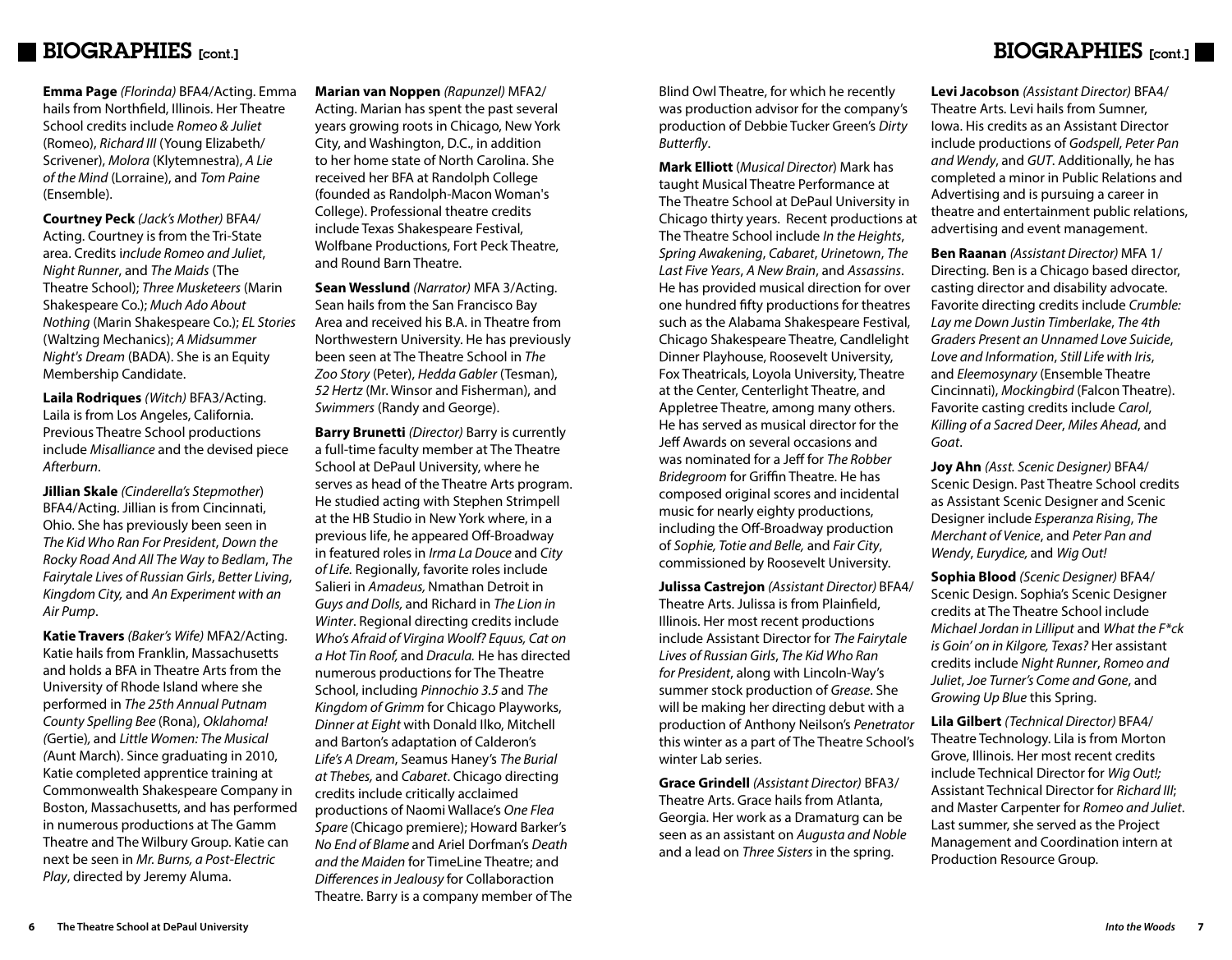# $\mathbf{BIOGRAPHIES}_{\text{front1}}$

# BIOGRAPHIES [cont.]

**Ethan Gill** *(Assistant Technical Director)* BFA3/Theatre Technology. Ethan is working on his 8th Theatre School show and first show as Assistant Technical Director. Later this year, he will serve as Assistant Technical Director for *Mr. Burns, a Post-Electric Play* and Technical Director for *Growing Up Blue*. This summer he interned with The Chicago Flyhouse where he expanded his knowledge and worked with industry professionals.

**Tessa Keller** (*Master Carpenter)* BFA2/ Theatre Technology. Tessa is from Houston, Texas. This summer she worked for the Houston Shakespeare Festival as a scenic intern and run crew member. Theatre School credits include Carpenter for *Wig Out!.* She is currently working as a Carpenter for *Junie B. Jones is Not a Crook* and Technical Director for *The Witness.* 

**Olive Earley** *(Assistant Costume Designer)*  BFA3/Costume Design. Olive is from Madison, Wisconsin, and is employed as a makeup shop assistant. She served as Assistant Costume Designer on *Romeo and Juliet*, *Richard III*, and *Cinderella: The Remix* last year. In addition to assisting *Into the Woods* she will be designing *Three Sisters* on the Fullerton Stage in April.

**Kiera Pitts** *(Costume Designer)* BFA3/ Costume Design. Previous Costume design credits include *Cubicle: The Musical* (Bad Theater Festival, 2015), and the elevated studio production of *Trouble in Mind* (The Theatre School, 2016).

**Joseph Clavell** *(Lighting Designer)* BFA4/ Lighting Design. Recent design credits include *In a Word* and *We Are Proud To Present*… (The Theatre School), and *Sleeping Beauty* (Maine State Music Theatre). Recent assistant credits include *The Skin of our Teeth* (Remy Bumppo Theatre), *Cinderella: The Remix* and *The Kid Who Ran For President* (The Theatre School).

**Jay Koch** *(Assistant Lighting Designer)*  BFA3/Lighting Design. Jay hails from Elmhurst, Illinois, a suburb of Chicago. Some of her Theatre School design credits include *Life Sucks, Next Fall, 52 Hertz,* and *Crime and Punishment.* Outside of school, she does electrics work in the Chicago theatre scene and trains with the USMC.

**Agata Pacia** (*Sound Designer*) BFA2/Sound Design. Agata comes from Des Plaines, Illinois. Her previous design credits include studio productions of *Desdemona*, *Next Fall*, and *Still*.

**Camille Denholm** *(Associate Sound Designer*) BFA3/Sound Design. Camille was the Assistant Sound Designer for Las Vegas Academy of the Arts production of *Title of Show*. She audio engineered their production of *My Friend*, *The Fox* and various showcases, band concerts, orchestra concerts, jazz concerts, and assemblies.

**Mariah Schultz** *(Dramaturg)* BFA4/ Dramaturgy/Criticism. Mariah is from Burlington, New Jersey. Mariah's past dramaturgy credits include *Michael Jordan in Lilliput*, *Richard III*, *Crime and Punishment*, and *The Misanthrope*. She will also serve as the dramaturg for *Junie B. Jones is Not a Crook* this upcoming winter.

**Jose Mogollon Duran** *(Assistant Dramaturg)* BFA 2/Dramaturgy/Criticism. Jose is from Cypress, Texas, but was born in Mexico City. Jose spent his summer as a Production Assistant for the National Tour of *The Lion King,* helping close the tour in Houston, Texas.

**Raven Robledo** *(Accessibility Coordinator)*  BFA3/Theatre Management. Raven comes from Los Angeles, California, and is an alumni of the Musical Theatre Conservatory at Orange County School of the Arts. Her transition from a performer to an Arts Administrator was prompted by several positions as an Assistant Director.

Most recent projects include *Kingdom City, Meet Me in St. Louis,* and *A Chorus Line* with guest director Krysta Rodriguez.

**Martin Wilde** *(Audio Describer)* Martin has described over 100 plays, operas and other live performances for local and national performing arts and cultural organizations. Martin also writes and voices description for TV shows and other media, and National Park Service sites, including Grand Canyon National Park and Apostle Islands National Lakeshore. Past Theatre School credits include *Mrs. Phu's Cleansing Juices (and also Salads),* and *The Lady From the Sea.*

**Shannon Moutinho** *(Sign Language Interpreter)* Shannon is a nationally certified freelance interpreter of over ten years in the Chicagoland area. Previous artistic interpreting experience includes Steppenwolf, Lookingglass Theatre Company, the Second City, Carnival and Norwegian Cruise Lines, Lollapalooza, ASL Improv, Chicago Jazz Fest, Chicago Gospel Fest, various artists at the Edlis Neeson Theatre at the MCA, the Art Institute of Chicago, and the National Poetry Slam. She also works as a program specialist at the Great Lakes ADA Center in Chicago working to promote ADA accessibility and awareness to the Midwest Deaf and Hard of Hearing community. She is an alumni of Columbia College Chicago's ASL-English Interpretation program.

**Crom Saunders** *(Sign Language Interpreter)*  Crom grew up in Northern California, and graduated from California State University, Sacramento with a MA in Creative Writing. In addition to several appearances in full productions, improv events, The

Encyclopedia Show, and performing with the ASL Comedy Tour circuit, Crom has his own one-man show, *Cromania!*, which tours internationally. Crom also has interpreted and translated dozens of plays, from children's theatre to Broadway musicals, including at the Oregon Shakespeare Festival, and has taught dozens of ASL linguistics and theatrical workshops across the nation. He currently teaches as Associate Professor and acts as Director of Deaf Studies at the ASL Department of Columbia College, Chicago. http://thecromsaunders.com.

**Ben Gates-Utter** *(Stage Manager)* BFA4/ Stage Management. Ben hails from Grand Rapids, Michigan. Previous Theatre School credits include *Wig Out!*, *Romeo and Juliet*, and *The Children's Hour*. Chicago work includes Victory Gardens and the Goodman Theatre. Ben was most recently the Associate Company Manager at Williamstown Theatre Festival.

**Dana Beech** *(Assistant Stage Manager)* BFA2/Stage Management. Dana's roots are planted in Manhattan Beach, California. Previous Theatre School credits include *Eurydice, Hedda Gabler,* and *Wig Out!* This past summer Dana interned with the Los Angeles County Arts Commission as the Associate Producer Intern and was the Stage Manager for *Sister Act, The Musical.*  This coming year, she will be the Stage Manager for *The Witness,* and Assistant Stage Manager for *The Cat In The Hat*.

**Danely Fletcher** *(Assistant Stage Manager)* BFA1/Stage Management. Danely comes from Avon, Connecticut, where she stage managed *Alice in Wonderland* and *Seussical*.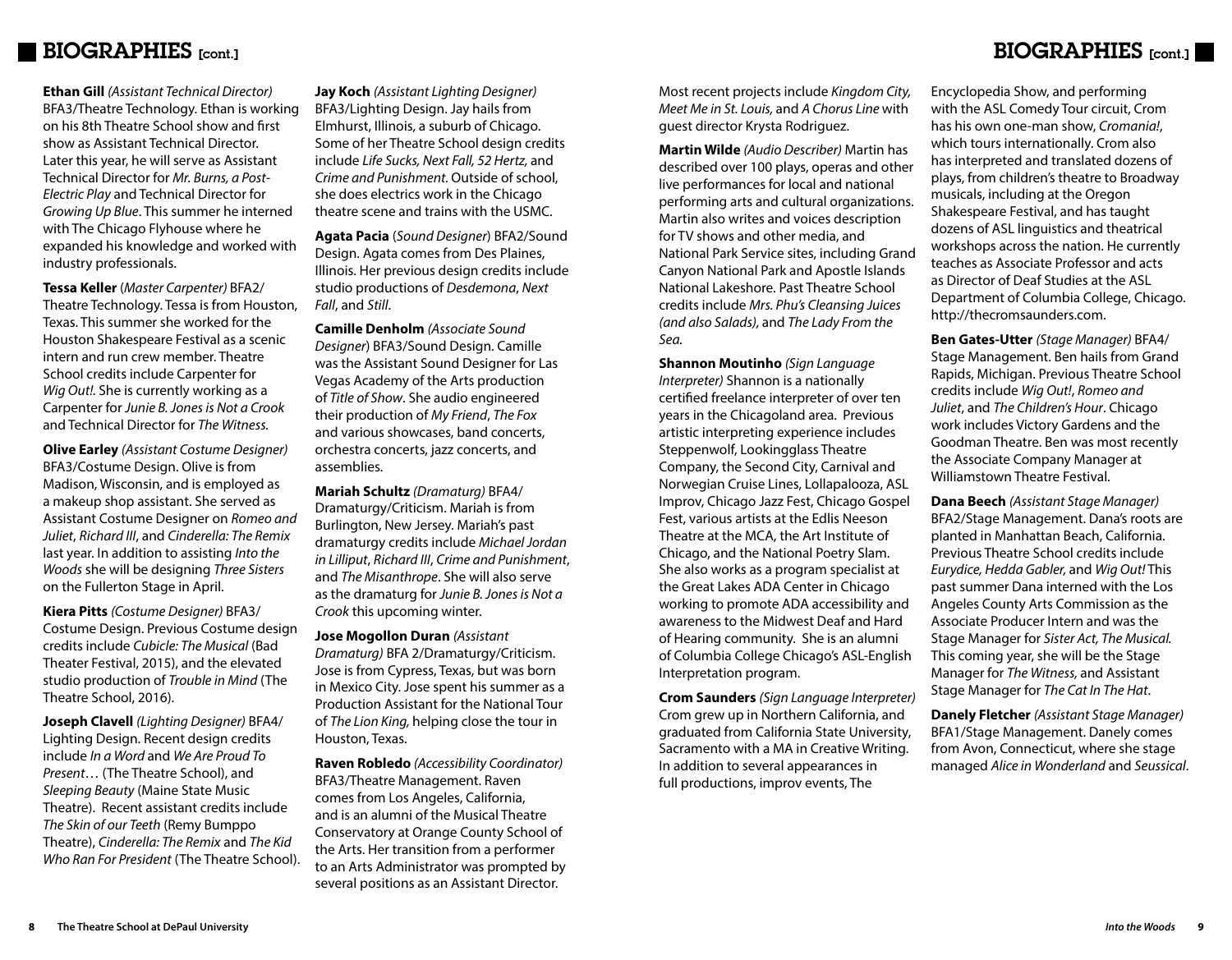# THE THEATRE SCHOOL FACULTY/STAFF

| <b>Technical Theatre</b> |
|--------------------------|
|                          |
|                          |
|                          |
|                          |

#### **ADMINISTRATION**

| Mary Arendt  Advancement Administrative Assistant |
|---------------------------------------------------|
|                                                   |
|                                                   |
| Stephanie Gunter CarperDirector of Development    |
|                                                   |
| Joshua Maniglia Technical Operations Manager      |
| Ashley Meczywor  Assistant Director of Admissions |
|                                                   |
|                                                   |
|                                                   |
|                                                   |

#### **ACTING AND DIRECTING**

|                          | Cameron Knight  Head of Undergraduate Acting |
|--------------------------|----------------------------------------------|
|                          |                                              |
| Rob Adler                | Greg Allen                                   |
| Sommer Austin            | <b>Adrianne Cury</b>                         |
| <b>Audrey Francis</b>    | <b>Andrew Gallant</b>                        |
| Linda Gillum             | Noah Gregoropoulos                           |
| Damon Kiely              | Susan Messing                                |
| <b>Rachael Patterson</b> | Nicole Ricciardi                             |
| Janelle Snow             | Krissy Vanderwarker                          |
|                          |                                              |

# **MOVEMENT**<br>Patrice Egleston

Patrice Egleston .............................................*Head of Movement* Kristina Fluty **George Keating**<br>Jeff Mills **George Communist Communist Communist Communist Communist Communist Communist Communist Communist Co** Kimosha Murphy **Madeline Reber**<br>Nick Sandys Pullin Mary Schmich Nick Sandys Pullin Michael Taylor

#### **VOICE AND SPEECH**

|                     | Phil TimberlakeHead of Voice and Speech |
|---------------------|-----------------------------------------|
| Claudia Anderson    | Deb Doetzer                             |
| <b>Mark Elliott</b> | Phyllis E. Griffin                      |
| Michelle Lopez-Rios |                                         |
|                     |                                         |

Blake Montgomery

#### **DESIGN**

| Jeff Bauer                    | <b>Thomas Dixon</b>   |
|-------------------------------|-----------------------|
| <b>Todd Hensley</b>           | Jack Magaw            |
| Jenny Mannis                  | Kevin O'Donnell       |
| Liviu Pasare                  | <b>Henrijs Preiss</b> |
| <b>Birgit Rattenborg Wise</b> |                       |

#### **TECHNICAL THEATRE**

|                      | Deanna Aliosius Head of Costume Technology    |
|----------------------|-----------------------------------------------|
|                      | Susan Fenty Studham  Head of Stage Management |
|                      |                                               |
| <b>Richard Bynum</b> | <b>Christine Freeburg</b>                     |
| Joel Furmanek        | Ed Leahy                                      |
| David Naunton        | Courtney O'Neill                              |
| <b>Tom Pearl</b>     | Michael Rourke                                |
| James Savage         | Noelle Thomas                                 |
| Alden Vasquez        | Joanna White                                  |
| Laura Whitlock       |                                               |

#### **THEATRE STUDIES**

| Marcie McVayHead of Theatre Management       |  |
|----------------------------------------------|--|
|                                              |  |
|                                              |  |
|                                              |  |
| Meghan Beals<br>Laura Biagi                  |  |
| David Chack<br>Dean Corrin                   |  |
| <b>Jason Fliess</b><br><b>Philip Dawkins</b> |  |
| <b>Isaac Gomez</b><br>Sarah Hecht            |  |
| Criss Henderson<br>James Jensen              |  |
| Chris Jones<br>Jan Kallish                   |  |
| Azar Kazemi<br><b>Brian McKnight</b>         |  |
| William O'Connor<br>Shade Murray             |  |
| Tanya Palmer<br>Coya Paz-Brownrigg           |  |
| Maren Robinson<br><b>Patrick Rowland</b>     |  |
| James Sherman<br>Sandy Shinner               |  |
| John Zinn                                    |  |

Louis Contey Carolyn Hoerdemann Ryan Kitley

#### **TECHNICAL STAFF**

**LIBERAL STUDIES**

Rachel Slavick

| Dominic DiGiovanni  Scene Shop Foreperson             |
|-------------------------------------------------------|
|                                                       |
|                                                       |
|                                                       |
|                                                       |
|                                                       |
|                                                       |
| Aaron Pijanowski Assistant Theatre Technical Director |
|                                                       |
|                                                       |
|                                                       |

# **AUDIENCE SERVICES**

| Klaire Brezinski  Theatre School House Manager |
|------------------------------------------------|
|                                                |
|                                                |
|                                                |
|                                                |
| Kelsey Shipley  Theatre School House Manager   |
|                                                |
|                                                |

# THE THEATRE SCHOOL BOARD

#### **PROFESSIONAL ASSOCIATES HONORARY MEMBER** John Ransford Watts

Scott Ellis Samantha Falbe Scott Falbe Zach Helm Criss Henderson Paul Konrad Paula Cale Lisbe Amy K. Pietz John C. Reilly Charlayne Woodard Dennis Zacek

# OUR 2017-2018 SEASON

### **CHICAGO PLAYWORKS FOR FAMILIES AND YOUNG AUDIENCES**

Penelope Obenshain Vonita Reescer Merle Reskin Trisha Rooney Joseph Santiago Jr. Msgr. Kenneth Velo Tomer Yogev

*Augusta and Noble* by Carlos Murillo directed by Lisa Portes **October 5 – November 11, 2017**

**SUSTAINING MEMBERS** Brian M. Montgomery, *Chair* Sondra Healy, *Chair Emeritus* Joseph M. Antunovich Kathleen M. Bette Monika L. Black Lorraine M. Evanoff Karen Hale Whitney A. Lasky Irene Michaels

*Junie B. Jones* 

*Is Not a Crook* by Allison Gregory adapted from the book series by Barbara Park directed by Krissy Vanderwarker **January 11 – February 17, 2018**

### *The Cat in the Hat* by Dr. Seuss directed by Jeff Mills **April 19 – May 26, 2018**

*Dr. Seuss's* 

### 6 6 6

### **ON THE FULLERTON STAGE**

### *Into the Woods*

music and lyrics by Stephen Sondheim book by James Lapine directed by Barry Brunetti musical direction by Mark Elliott **November 3 – 12, 2017**  (previews 11/1 & 11/2)

### *Native Son*

by Richard Wright adapted by Nambi E. Kelly directed by Mikael Burke **February 9 – 18, 2018**  (previews 2/7 & 2/8)

#### *Three Sisters*

by Anton Chekhov directed by Jacob Janssen **April 13 – 22, 2018**  (previews 4/11 & 4/12)

### **New Playwrights Series**

*Growing up Blue* by Chloë Martens directed by Shade Murray **May 18-26, 2018** (previews 5/16 & 5/17)

# **IN THE HEALY THEATRE**

### *Mr. Burns, a Post-Electric Play*

by Anne Washburn music by Michael Friedman directed by Jeremy Aluma **January 26 – February 4, 2018**  (previews 1/24 & 1/25)

### *Satyagraha: Gandhi/King*

An ensemble performance created by MFA III actors, directed by Dexter Bullard **May 4 - 6, 2018**  (previews 5/2 & 5/3)